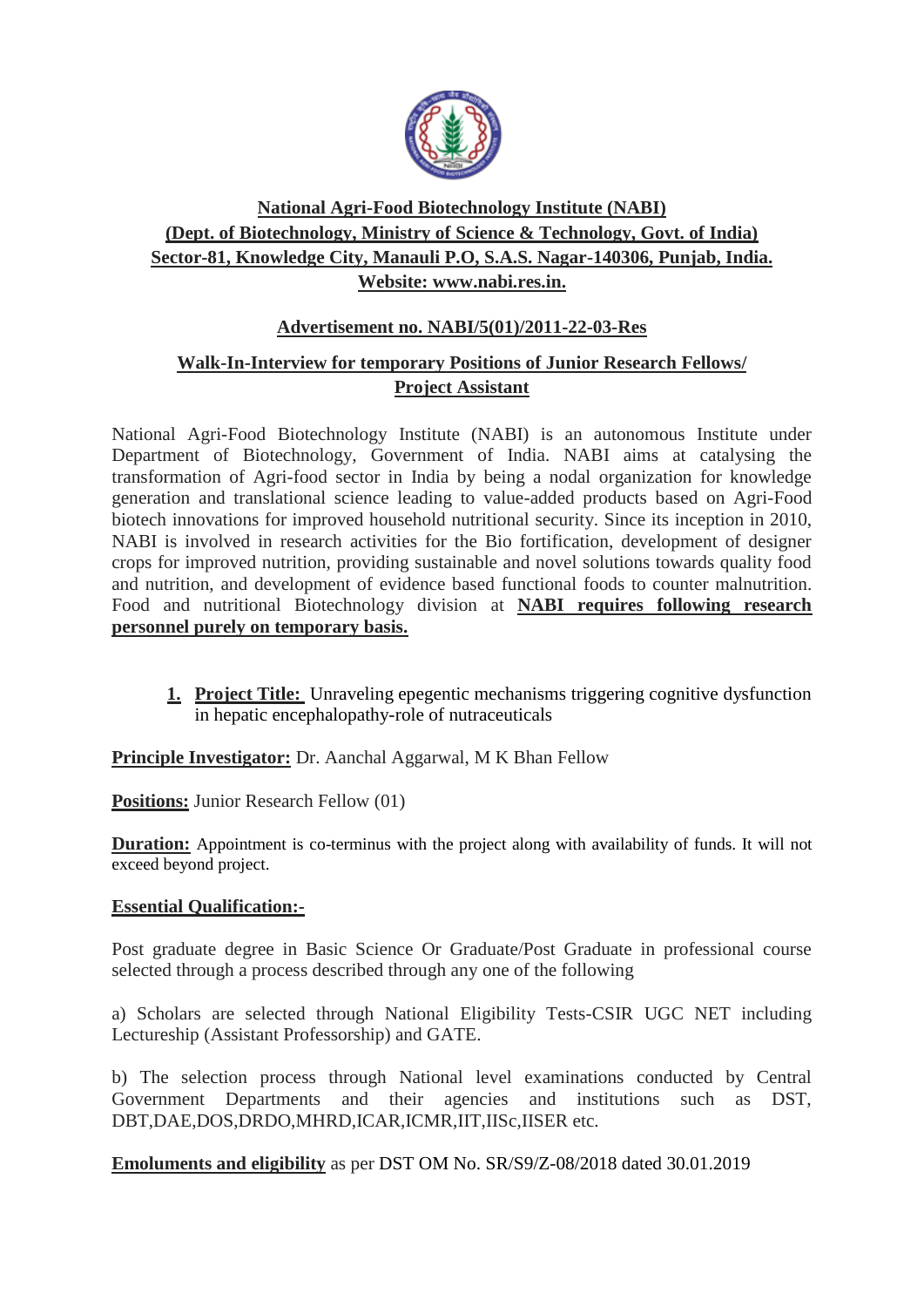**Desirable Experience:** - Experience in working with rodents especially mice, rodent behaviour analysis, surgeries, cell culture techniques, real time RT-PCR, western blotting, immunohistochemistry, basic understanding of bioinformatics tools with strong knowledge in basic concepts of neuroscience and biochemistry.

**Responsibilities: -** Selected candidate will work in close association with the PI on the project entitled "Unravelling epigenetic mechanisms triggering cognitive dysfunction in neurodegenerative disorders". Candidate will also be responsible to manage day to day activities for the successful execution of the project, designing of the experiments, data analysis, manuscript writing and progress report preparation.

**Age:** 28 years (Relaxation is admissible in case of SC/ST/OBC/PD and women candidates as per GOI instructions)

**Emoluments:** Rs. 31000/- per month Plus HRA as per project.

### **2. Project Title:** "*Targeting Vacuolar Phosphate Transporter (SPX-MFS) genes for improving Phosphate Use Efficiency (PUE) in rice*".

**Principle Investigator:** Dr. Ajit Pal Singh, M K Bhan Fellow

**Positions:** Junior Research Fellow (01)

**Duration:** Appointment is co-terminus with the project along with availability of funds. It will not exceed beyond project.

#### **Essential Qualification:-**

Post graduate degree in Basic Science Or Graduate/Post Graduate in professional course selected through a process described through any one of the following

a) Scholars are selected through National Eligibility Tests-CSIR UGC NET including Lectureship (Assistant Professorship) and GATE.

b) The selection process through National level examinations conducted by Central Government Departments and their agencies and institutions such as DST, DBT,DAE,DOS,DRDO,MHRD,ICAR,ICMR,IIT,IISc,IISER etc.

**Emoluments and eligibility** as per DST OM No. SR/S9/Z-08/2018 dated 30.01.2019

**Desirable Experience: -** Enthusiastic for research and with a proven track record of research in the area of agricultural biotechnology and molecular biology.

**Responsibilities: -** Selected candidates will work in close association of PI to complete the proposed research objectives of the project.

**Age:** 28 years (Relaxation is admissible in case of SC/ST/OBC/PD and women candidates as per GOI instructions)

**Emoluments:** Rs. 31000/- per month Plus HRA as per project.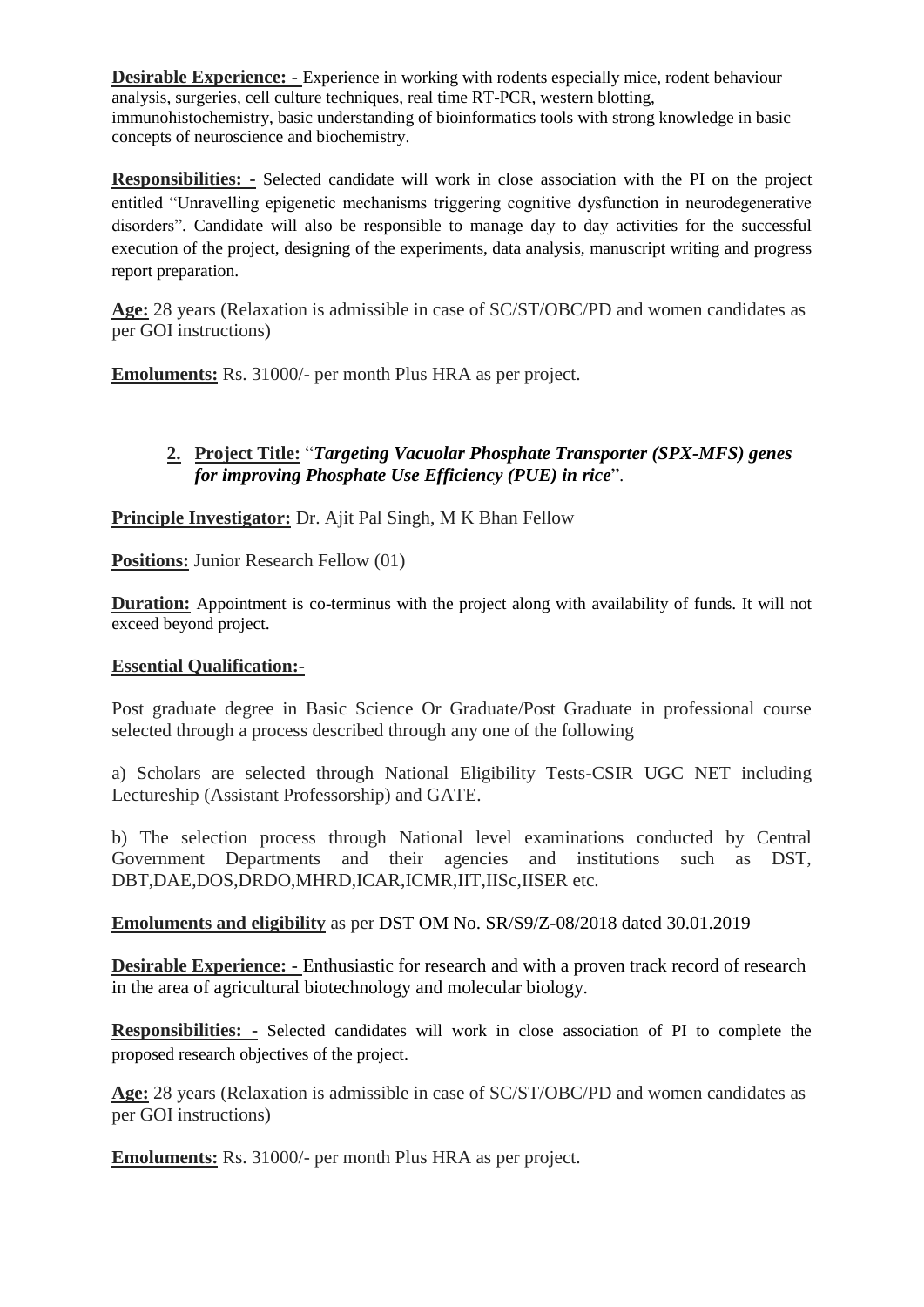**3. Project Title:** "A Ketogenic Diet Approach to Reverse Sexually Dimorphic Neuroimmune, Neurovascular and Neurobehavioral Response to Chronic Sugar Withdrawal

**Principle Investigator:** Dr. Mohit Kumar, MK Bhan Fellow

**Sponsoring Agency: Department of Biotechnology** 

**Positions:** Junior Research Fellow (01)

**Duration:** Appointment is co-terminus with the project along with availability of funds. It will not exceed beyond project.

#### **Essential Qualification:-**

Post graduate degree in Basic Science Or Graduate/Post Graduate in professional course selected through a process described through any one of the following

a) Scholars are selected through National Eligibility Tests-CSIR UGC NET including Lectureship (Assistant Professorship) and GATE.

b) The selection process through National level examinations conducted by Central Government Departments and their agencies and institutions such as DST, DBT,DAE,DOS,DRDO,MHRD,ICAR,ICMR,IIT,IISc,IISER etc.

**Emoluments and eligibility** as per DST OM No. SR/S9/Z-08/2018 dated 30.01.2019

**Desirable Experience:** - Experience in working with rodents especially mice, rodent behaviour analysis, stereotaxic surgeries, cell culture techniques, real time RT-PCR, western blotting, immunohistochemistry with strong knowledge in basic concepts of neuroscience and biochemistry. Basic understanding of data analysis tools like Graphpad Prism and other bioinformatics tools will be plus.

**Responsibilities: -** Selected candidate will work in close association with the PI on the project to explore novel nutritional intervention for the management of substance use disorders especially sugar/palatable food dependence and associated metabolic disorders including diabetes and obesity. Candidate will also be responsible to manage day to day activities for the successful execution of the project, designing of the experiments, data analysis, manuscript writing and progress report preparation.

**Age:** 28 years (Relaxation is admissible in case of SC/ST/OBC/PD and women candidates as per GOI instructions)

**Emoluments:** Rs. 31000/- per month Plus HRA as per project.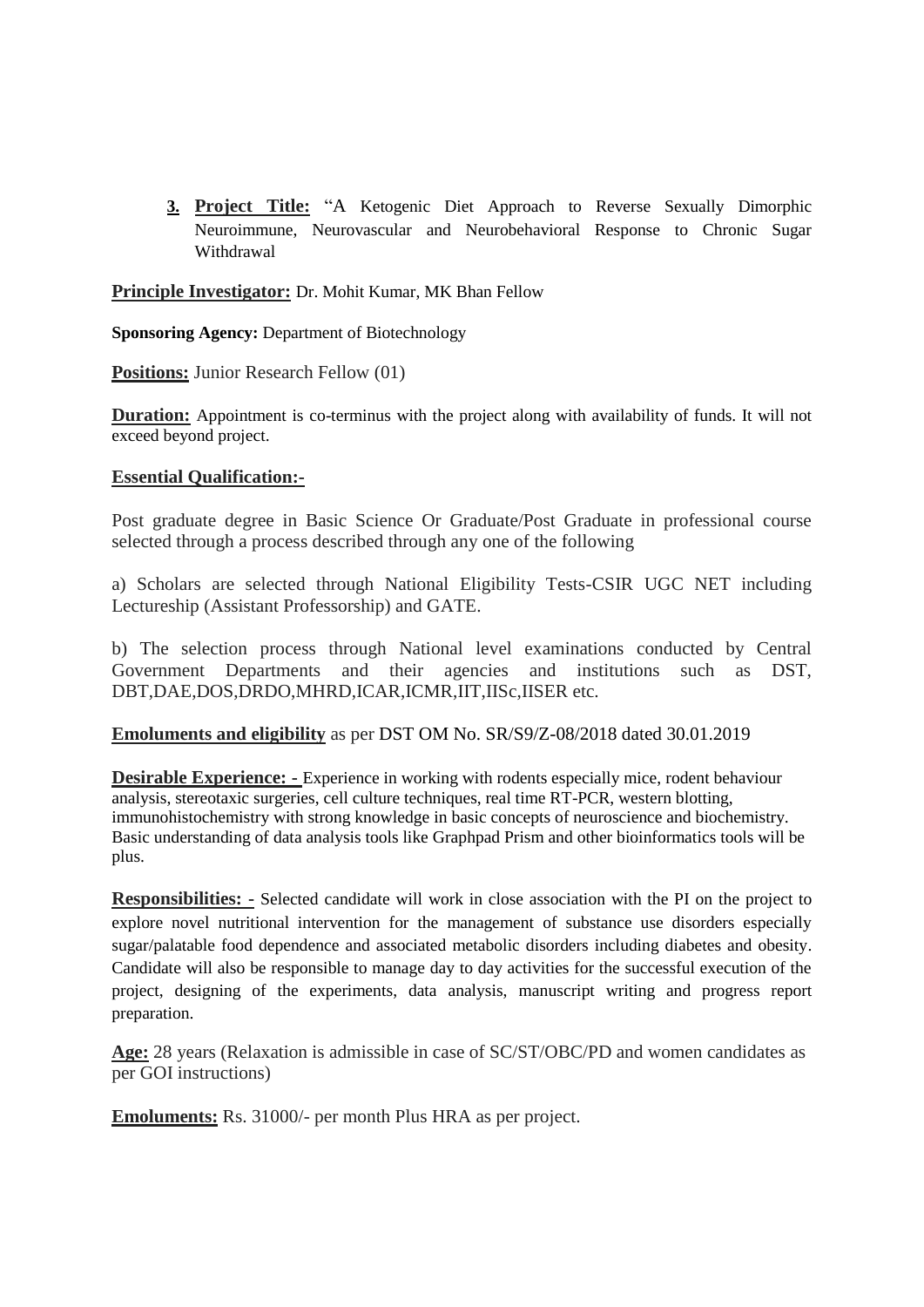**4. Project Title:** "Unraveling the role of plastidial transporters in regulation of amylose biosynthesis in bread wheat"

**Principle Investigator:** Dr. Abhishek Bhandawat, M K Bhan Fellow.

**Sponsoring Agency:** Department of Biotechnology

**Positions:** Junior Research Fellow (01)

**Duration:** Appointment is co-terminus with the project along with availability of funds. It will not exceed beyond project.

#### **Essential Qualification:-**

Post graduate degree in Basic Science Or Graduate/Post Graduate in professional course selected through a process described through any one of the following

a) Scholars are selected through National Eligibility Tests-CSIR UGC NET including Lectureship (Assistant Professorship) and GATE.

b) The selection process through National level examinations conducted by Central Government Departments and their agencies and institutions such as DST, DBT,DAE,DOS,DRDO,MHRD,ICAR,ICMR,IIT,IISc,IISER etc.

**Emoluments and eligibility** as per DST OM No. SR/S9/Z-08/2018 dated 30.01.2019

**Desirable Experience: -** Proven experience in plant molecular biology (including real-time PCR, cloning, protein purification), plant tissue culture and/or genetic transformations. Along with this, the candidate should have strong basic biology concepts and dedication towards research.

**Responsibilities: -** Candidate will be involved in developing novel protocols, designing, conducting the experiments and analysing the data. Along with this candidate must be ready to documenting, publishing the outcomes, preparing the project report and presentation.

**Age:** 28 years (Relaxation is admissible in case of SC/ST/OBC/PD and women candidates as per GOI instructions)

**Emoluments:** Rs. 31000/- per month Plus HRA as per project.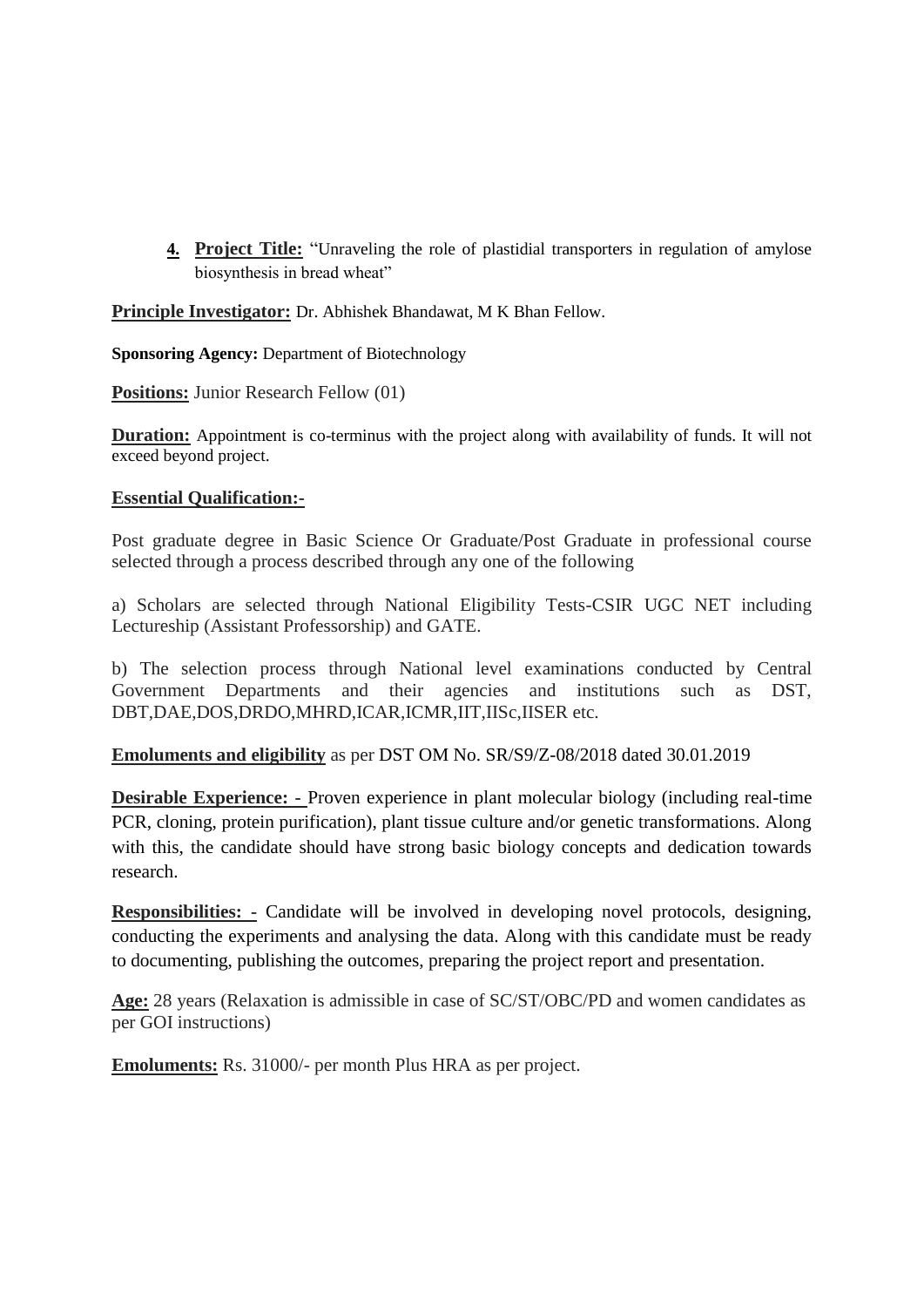**5. Project Title:** "Encapsulation of anthocyanin from colored wheat for food and nutraceutical applications"

**Principle Investigator:** Dr. Maninder Meenu

**Sponsoring Agency:** Department of Biotechnology

**Positions:** Project Assistant

**Duration:** Appointment is co-terminus with the project along with availability of funds. It will not exceed beyond project.

#### **Essential Qualification: -**

M.Tech/M.Sc. in Biotechnology or equivalent degree in Life Sciences or B. Tech in Biotechnology/Food Technology with Minimum 55% marks.

**Emoluments:** Rs 12000/- PM Consolidated

**Desirable Experience: -** Extraction of phytochemicals, biochemical analysis, functional food development.

**Responsibilities: -** Selected candidate will work in close association of PI to complete the proposed research objectives of the project.

**Age:** 28 years (Relaxation is admissible in case of SC/ST/OBC/PD and women candidates as per GOI instructions)

**Emoluments:** Rs. 12000/- per month consolidated.

#### **Application Procedure & Other Conditions**

1. All interested candidates may appear for Walk-In-Interview at National Agri-Food Biotechnology Institute located at Knowledge city, Sector-81, Mohali-140306, Punjab on 08.03.2022 at 09:00 A.M. along-with the duly filled application form available on the website [www.nabi.res.in.](http://www.nabi.res.in/)

2. Incomplete application form and applications that are not in proper format may be summarily rejected.

3. The applications should be submitted strictly as per prescribed format that can be downloaded from the NABI website.

4. Candidates applying for more than one option can give their preference in the same application by ticking multiple options. No need to submit separate application form for each option.